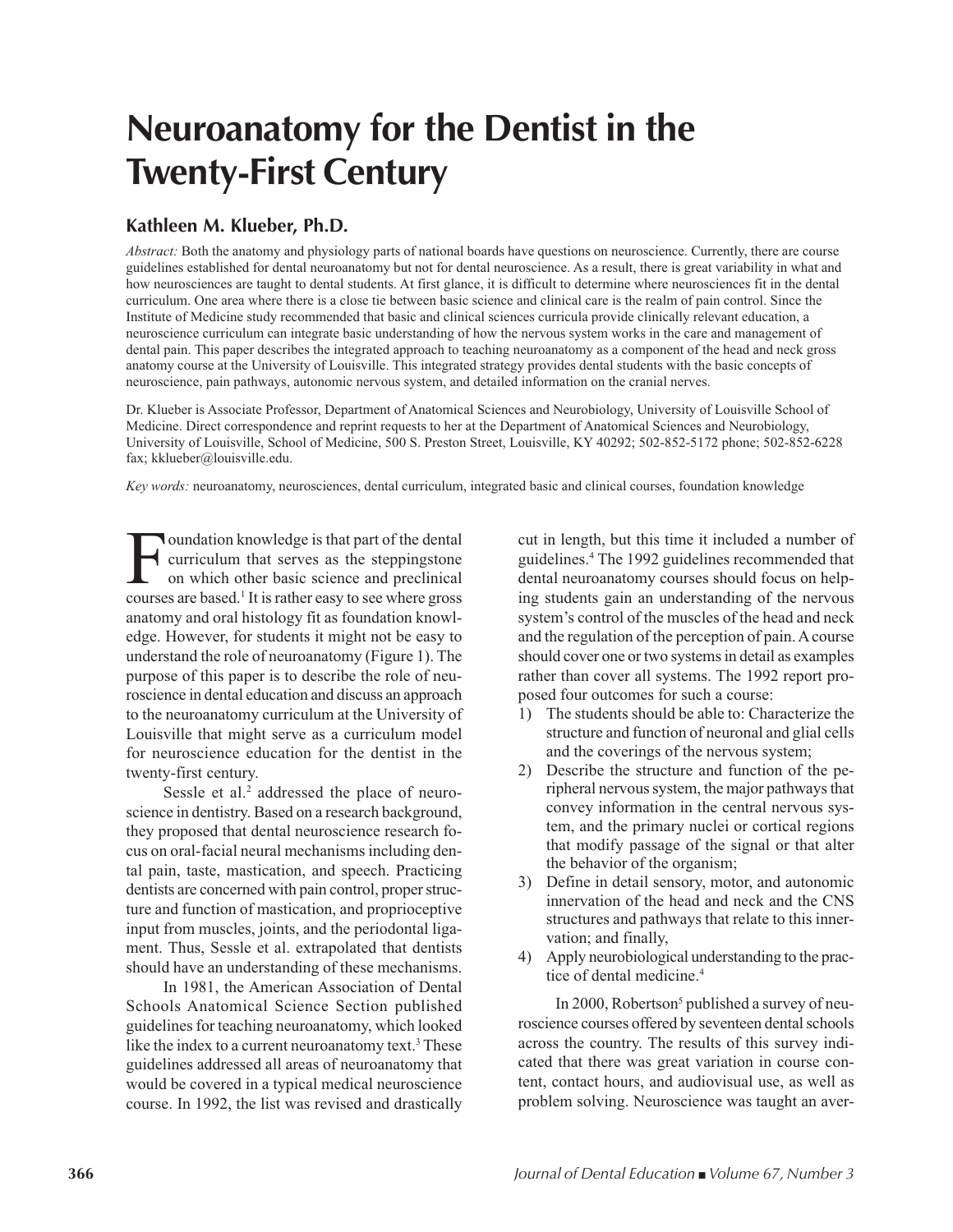

**Figure 1. The interrelationships of anatomical science courses with other basic and preclinical sciences**

age of 51.4 hours (range: 11 to 110 hours contact time). At a few schools, the dental students took the medical neuroscience course, although they were either graded differently or took only selected parts of the course. Course content of the medical courses was determined without consideration of its clinical relevance to dentistry. Thus, Robertson called for the establishment of goals and objectives for a neuroscience curriculum applicable to dental clinicians.

In the last decade, a number of documents have been published on the future of dental education. The Institute of Medicine report *Dental Education at the Crossroads: Challenges and Change*, <sup>6</sup> the Future of Dentistry Report by the American Dental Association,7 and the new Accreditation Standards for Predoctoral Education<sup>8</sup> have influenced dental education. Changes in the accreditation standards removed the guidelines and replaced them with descriptions of the competencies that entry-level general dental practitioners should possess, which is the cornerstone of a competency-based curriculum.

The Institute of Medicine report presented an analysis of the oral health profession, examining many aspects of oral health delivery and education.<sup>6</sup> Of the report's twenty-two recommendations, number 4 is of particular interest to basic science educators. In essence, this recommendation states that predoctoral curriculum reform should work toward an integration of basic and clinical sciences that results in "clinically relevant education in the basic

sciences and scientifically based education in clinical care."6

The Commission on Dental Accreditation adopted the following standards for the biomedical sciences in section 2, which deals with the predoctoral curriculum:

- 2-12 Biomedical science instruction in dental education *must* ensure an in-depth understanding of basic biological principles, consisting of a core of information on the fundamental structures, functions and interrelationships of the body systems.
- 2-13 The biomedical knowledge base *must* emphasize the oro-facial complex as an important anatomical area existing in a complex biological interrelationship with the entire body.8

To address these standards, each dental school is expected to develop its own competencies that define the knowledge, skills, and judgment that new graduates must attain by the time of graduation and prior to beginning independent general practice. These competencies are listed in five general categories, which include scientific and behavioral science foundations as well as the clinically related foundations of patient assessment, disease control and treatment, and practice administration. It is within the realm of the scientific knowledge foundation that the basic sciences fit.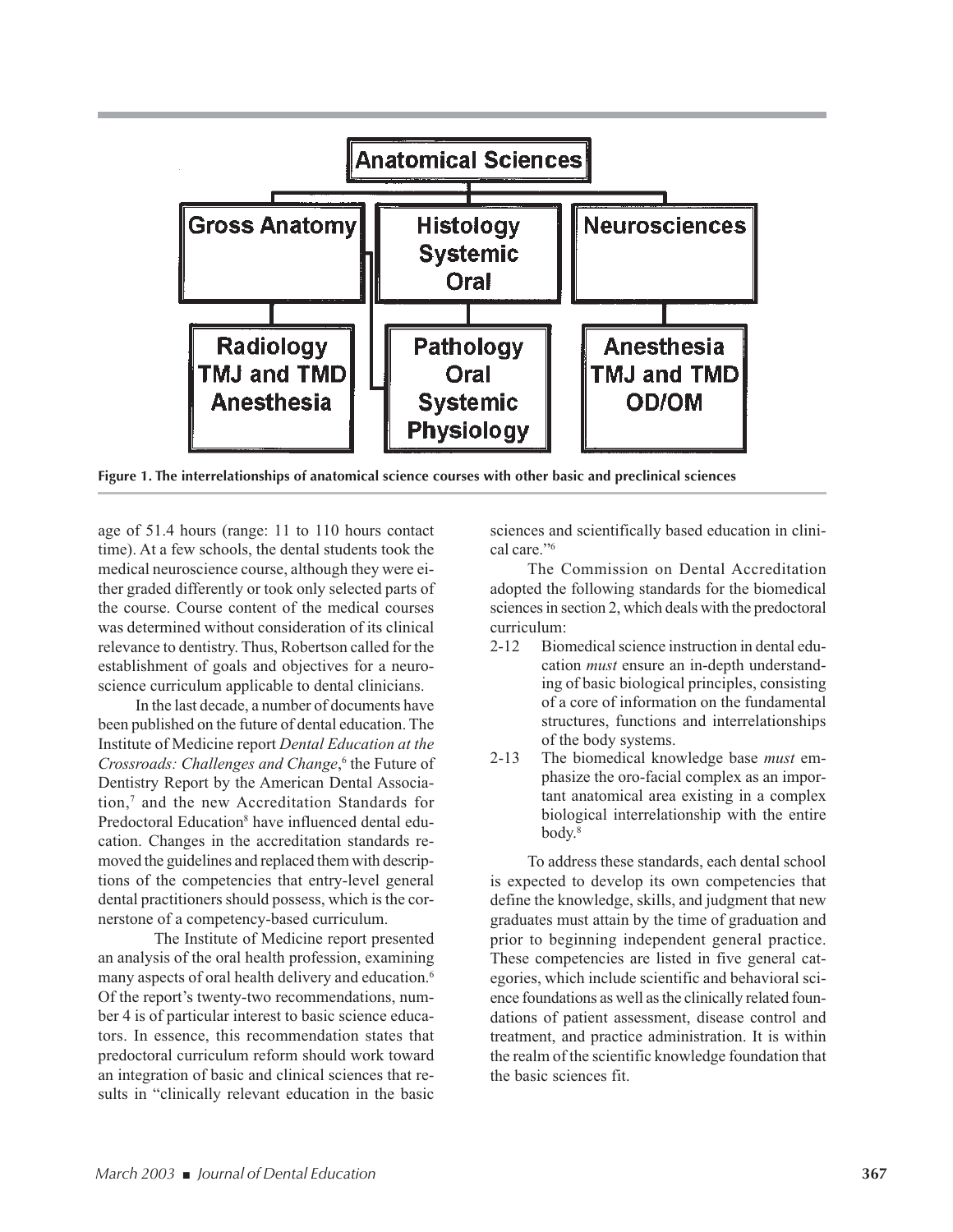Because of the shift in dental education to assessment of the student's competence to enter unsupervised general practice, it is expected that basic science foundation knowledge will be clinically relevant and related to preclinical courses and clinical practice. The neuroanatomy curriculum at the University of Louisville demonstrates how this relationship can be accomplished.

In the late 1980s, Neuroanatomy was a threecredit course that encompassed the entire Medical Neuroscience course. Later it was reduced to a onecredit course offered concurrently with Gross Anatomy. Also later, the Dental Neuroscience course (one credit) was changed to a block of neuroanatomy lectures for two weeks following gross anatomy at the end of the fall semester. For the past six years, the one credit for neuroanatomy has been incorporated into the gross anatomy curriculum representing a total of seventeen lecture hours plus a two-hour lab. This approach has helped students understand the relationship of neuroanatomy to gross anatomy and their future dental practice. However, no formal outcomes measures are available except for anecdotal remarks from other preclinical course directors.

Today, neuroanatomy has been integrated into the head and neck portion of gross anatomy as outlined in Table 1. The neuroanatomy component focuses on cranial nerve structure and function plus

| --- -----------       |                                                                             |
|-----------------------|-----------------------------------------------------------------------------|
| Gross anatomy topic   | Neuroanatomy topic                                                          |
| Osteology             | Gross morphology of brain<br>Dura and CSF<br>Gross anatomy of the brain lab |
| Neck                  | Blood supply to the brain                                                   |
| Face                  | Corticobulbar pathway                                                       |
|                       | Vestibulocochlear system (CN VIII)                                          |
| Infratemporal fossa   | Sensory pathways: CN V                                                      |
|                       | Clinical Correlation:                                                       |
|                       | Bell's Palsy and Tic Douloureux                                             |
|                       | CN VIII                                                                     |
|                       | Clinical Correlation:                                                       |
|                       | TMJ and myofascial pain                                                     |
| Orbit                 | Vision (CN II),                                                             |
|                       | CN III, IV, and VI                                                          |
|                       | Autonomic nervous system:                                                   |
|                       | Eye and lacrimal gland                                                      |
| Larynx and Pharynx    | CN IX, X, and XI                                                            |
| Nasal Cavity          | Olfaction (CN I)                                                            |
| Pterygopalatine fossa | Pain pathways                                                               |
|                       | Clinical Correlation:                                                       |
|                       | Dental Anesthesia                                                           |
| Oral Cavity           | Taste and CN XII                                                            |
|                       | Autonomic Nervous system:                                                   |
|                       | Salivary glands                                                             |
|                       | Clinical correlation:                                                       |
|                       | Cranial nerve exam                                                          |

| Table 1. Integration of neuroanatomy with head and |  |  |  |
|----------------------------------------------------|--|--|--|
| neck anatomy                                       |  |  |  |

clinically significant correlations presented by the appropriate dental or medical clinician. As a specific region of the head and neck is dissected, the study of the peripheral nervous system of that area is integrated with the central pathways and processes so that the student has a total picture of the cranial nerve(s) being examined.

The introduction to the nervous system occurs with the study of osteology. As the students learn the skull, a two-hour lab is used to examine the gross morphology of the brain and brain stem. The relationship of the brain to the skull with its coverings, dural sinuses, and the production of CSF is incorporated. When the neck is dissected, blood supply to the brain is examined, and the venous return is used to review the dural sinuses.

As the face is dissected and branches of CN VII are found, the concept of efferent pathways is studied with special emphasis on the corticobulbar tract and its innervation of motor cranial nerves. Comparison with the corticospinal tract is emphasized. Since dental students focus on learning the details of innervation and control of the muscles of the head and neck, the neuroanatomy component of the course places special emphasis on the corticobulbar pathway. The concept of upper and lower motor neurons is easily illustrated by motor innervation of CN VII and the clinical correlation on Bell's palsy.

When the infratemporal fossa is dissected, the peripheral branches of CN V3 are revealed. Not only can the efferent pathway be reviewed, but sensory processing is examined. The basis of pain and anxiety control is an understanding of the sensory pathways of CN V. Each sensory modality is transmitted and processed through branches of CN V. Special emphasis is placed on discussion of the spinal nucleus of the nerve. Comparisons can be made with the somatosensory systems. However, localization of spinal cord lesions is not necessary for foundation knowledge in oral diagnosis or oral medicine as it is for medical students' understanding of the signs and symptoms in neurological diagnosis. Clinical examples focused on sensory abnormalities in reference to head and neck. A detailed discussion of the inferior alveolar nerve block is presented. The first clinical correlation by a neurologist is presented on Bell's palsy and Tic Douloureux. Both of these neurological problems may be seen in the dental office. There is another clinical correlation related to this area: TMJ function and myofascial pain of the head and neck. At this clinical